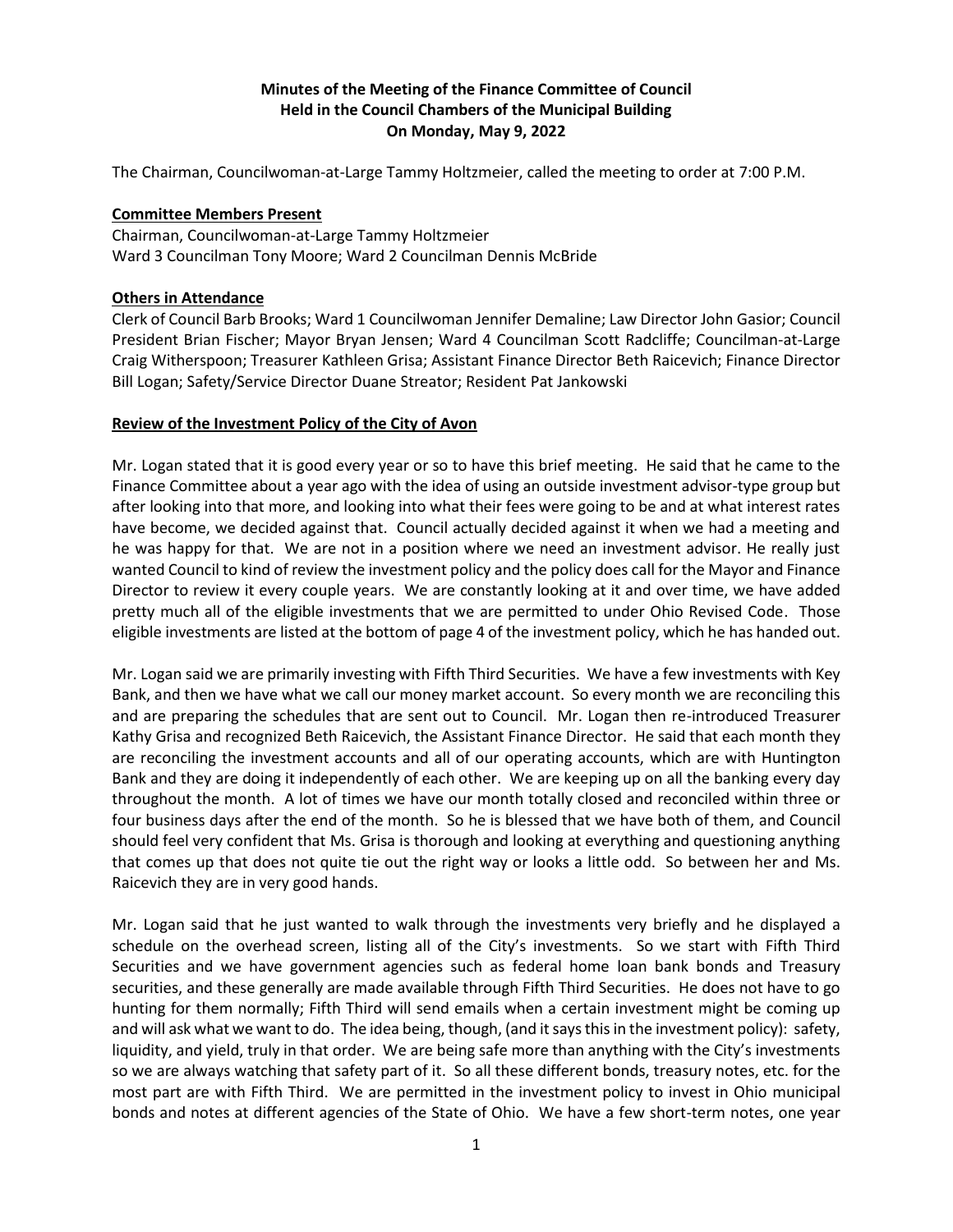notes, with the cities of Berea, Montgomery, and Rocky River and we have had others in the past. When we can invest in another city's debt, it makes sense to him. With that in mind, we can only invest in other Ohio cities' municipal bonds and notes if they are rated AA2 or better. Our investment policy says that. He brought this up at one time thinking that maybe we should drop it to AA3 and get a little higher yield. AA3 is still a good rating; it is certainly not a speculative rating. He was not going to push that tonight but just know that we will only invest in municipals and even State agencies if they are rated AA2 or better per our policy.

Mr. Logan said that we got into a lot of different CDs and again, this is all through Fifth Third Securities. On the schedule it lists the different banks that these CDs are with but we are purchasing them through Fifth Third Securities. We are purchasing CDs under \$250,000 to capture the FDIC insurance so we do not have to worry about those CDs being collateralized or not being collateralized.

Mr. Logan said that, for the money market portion, we do purchase investments through Key Capital Markets from time to time. And then he is listing the money market accounts that we have with First Federal of Lakewood and First National Bank on Detroit Road and that is what the \$3.5 million dollars is that you see there at First National. Star Plus is the State's local government investment pool and it is run by the State Treasurer's Office. There is a Star Ohio and a Star Plus and we have kept the Star Plus account open. We do not put much money in it because the interest rate is .11% and this was as of the end of April. The rate on the First National account it is .35% and on the First Federal of Lakewood account it is .31%, so that is why we do not put a lot in Star Plus. We have just kept the account open basically in case we ever needed it; it is good to have an account with the Treasurer's Office.

Mr. Logan stated, so total investments as of the end of April are about \$33.6 million dollars. The estimated annual income based on the rates we are getting now is about \$193,000 and underneath that figure on the schedule, the .57% there is the yield on all these investments as of the end of April. That is up from about .50% at the end of March, and up from the end of February. That is going to go up again as rates are going higher, so we will earn some more on our investments.

Mr. Logan said that there is another \$10 to \$11 million dollars, and it fluctuates depending on the time of year when we are getting in certain receipts such as property taxes, TIF revenues, etc., but there is another \$10 to \$11 million dollars in Huntington Bank which we do not classify as investments. That money is liquid; it is needed on a daily basis and we keep that in Huntington Bank. Mr. Logan said that the money market accounts, the \$17.4 million, which is about half of the total investments, that money is liquid also. That money we could get tomorrow if we needed it, and hopefully we will not with the revenues as they are coming in.

Mr. Logan noted that back in April he sent a little summary of our investment policy and it explained the same things that he was more or less talking about right now. We do have depository agreements with these banks that you see listed below on the schedule: First Federal of Lakewood, First National and we have an investment sort of agreement with Fifth Third Securities and Key Bank. One of the things that he wanted to point out, as he mentioned on the second page of this memo, is that, per the Ohio Revised Code, the banks are required to collateralize all of our deposits at 102% so the banks' total deposits for governments here in Ohio, have to have 102% of that amount collateralized. We check that through what is called the Ohio Pooled Collateral Program. If somebody falls below that 102%, we are notified; every agency throughout the State would be notified and we could go on and look and see why but the banks all correct it within a day if they do fall below that 102%.

Mr. Logan said that the other thing he wanted to mention was every year he and Ms. Raicevich are required to get what is called certified public investment manager certification. It is courses that keep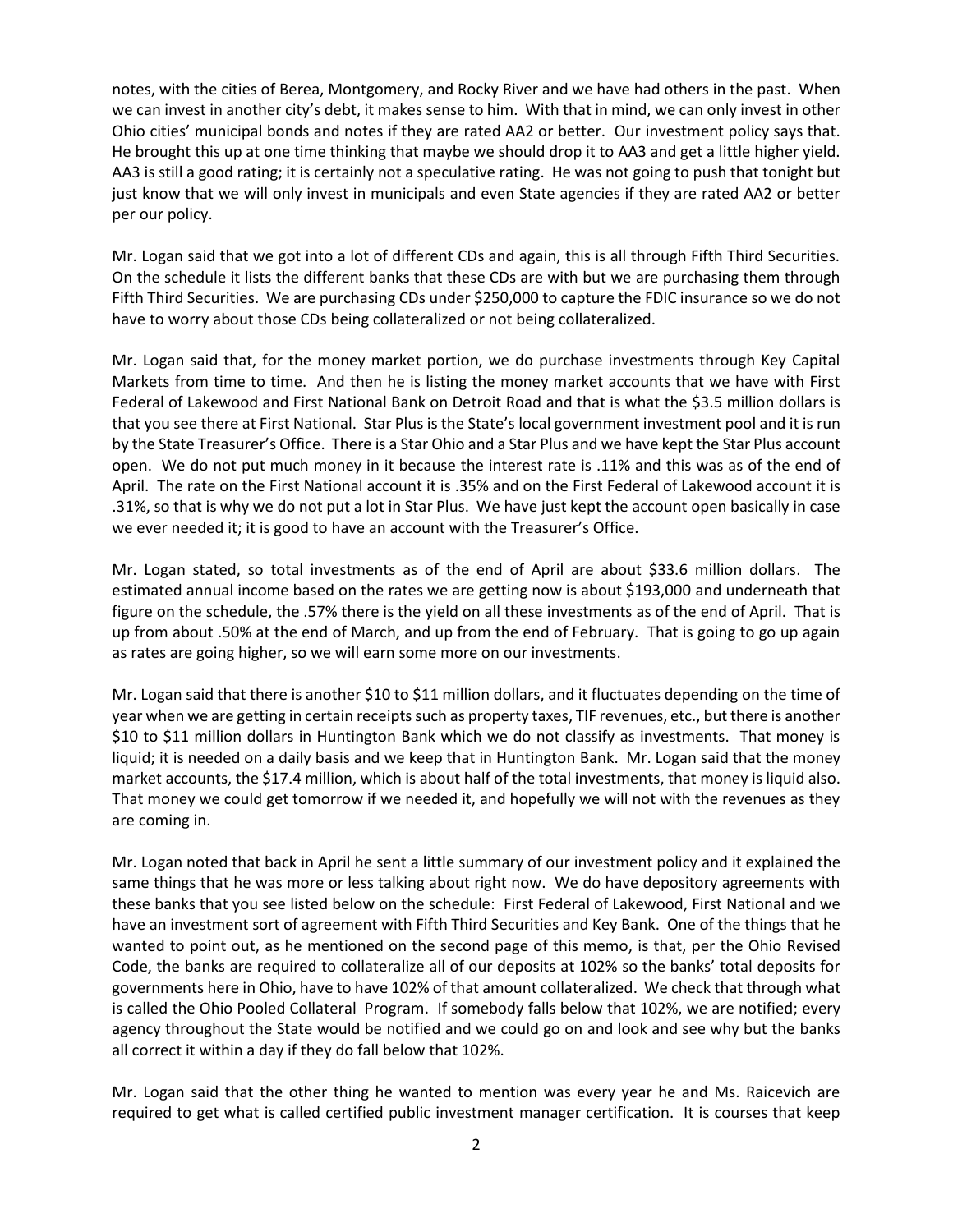you fresh with how to invest money, what is correct and what is not correct. He thought that it was six hours they have to have every year and they usually get that certification at the annual Government Finance Officers Association Conference. Our State auditors check on that every year to make sure we have that certification for that previous year; if not, we cannot be investing the money and the investment policy does say the Finance Director is responsible for investments. He can designate a second person for that and that is Ms. Raicevich for those same investments but we have to have that CPIM certification.

Mr. Logan stated that, at this point, he is not suggesting or recommending any change to the investment policy. He thinks that they are going to see more and more funds be available for investment over time. In the next five to ten years, the way the TIF monies are coming in and the way the income tax money is coming in, there will be a lot more money available to invest and not have to keep so much in Huntington. Again, between the investments and Huntington, we are at about \$44 to \$45 million dollars of total cash.

Mr. Logan noted that Ms. Grisa works for Council; if she sees something we are not doing exactly right, she needs to come directly to Council. Ms. Grisa has been here almost three years and to the Finance Department, she is more or less an internal auditor. She is auditing what we are doing, she is signing every check that goes through here. Occasionally we will have to do a check without her here but we always give her a copy. So she is signing every check and checking every invoice, so she is a tremendous help to us but to Council really more than anything.

Mr. Radcliffe stated that there is certainly a lot of potential change in the lives of people right now with the markets and world issues, etc. He asked Mr. Logan if, just looking forward from all three of them, there were things that they would want to be able to look out for as signs of things that we need to do differently and take a look at this twice a year now.

Mr. Logan said, again, maybe he is more conservative than some Finance Directors. When he started here 14 years ago, the only thing the Finance Director was investing in was Star Ohio. He had accounts with Fifth Third and First Merit, but the only true investments he had at that time was Star Ohio which at that time was paying around 6% interest. But he did not diversify at all; he bought no federal agencies or bonds or State municipal notes and bonds, or anything. It was all just Star Ohio. If all this money was in Star Ohio right now we would be earning about .10%. We are earning about .57%, which could that be better if we had an investment advisor? It probably could but then we would be paying some of that to the investment advisor. He just likes the safety of what we are doing. Again, half of that money he knows is not locked up. We could get to half of that money tomorrow if there were a true disastrous sort of an emergency. But as far as what is happening in the world, you know these rates are going to get a little higher. We may get a little more when we go out to buy our next agency bonds, etc. but he does not think there is anything that he would change. He does not know how Ms. Grise or Ms. Raicevich feel.

Mr. Radcliffe asked, but our investments right now are \$40 to \$44 million? Mr. Logan said that was counting our cash at Huntington Bank. Mr. Radcliffe said, so the cash at Huntington is like a checking account and you are not going to earn much on that. Mr. Logan said no, very little; it does get a little. Mr. Radcliffe noted so the three-fourths of our total is out in what is called investments and again overall it is at about .57% and maybe that is going to go up a little bit more over the next few months with changes in interest rates. About half of our operating budget is available in terms of cash. Mr. Logan said, yes, call our operating budget \$50 to \$60 million a year true expense-wise; with funds transfers, etc., the numbers are higher but it is in the range of \$60 million. Mr. Radcliffe stated so he thought that is a safe way to hold the community's money, and he does not necessarily believe we need to change anything. It would be nice to see things go up a little bit but then again, we would be paying more when we go out for bonding, etc. so it is a catch-22 there.